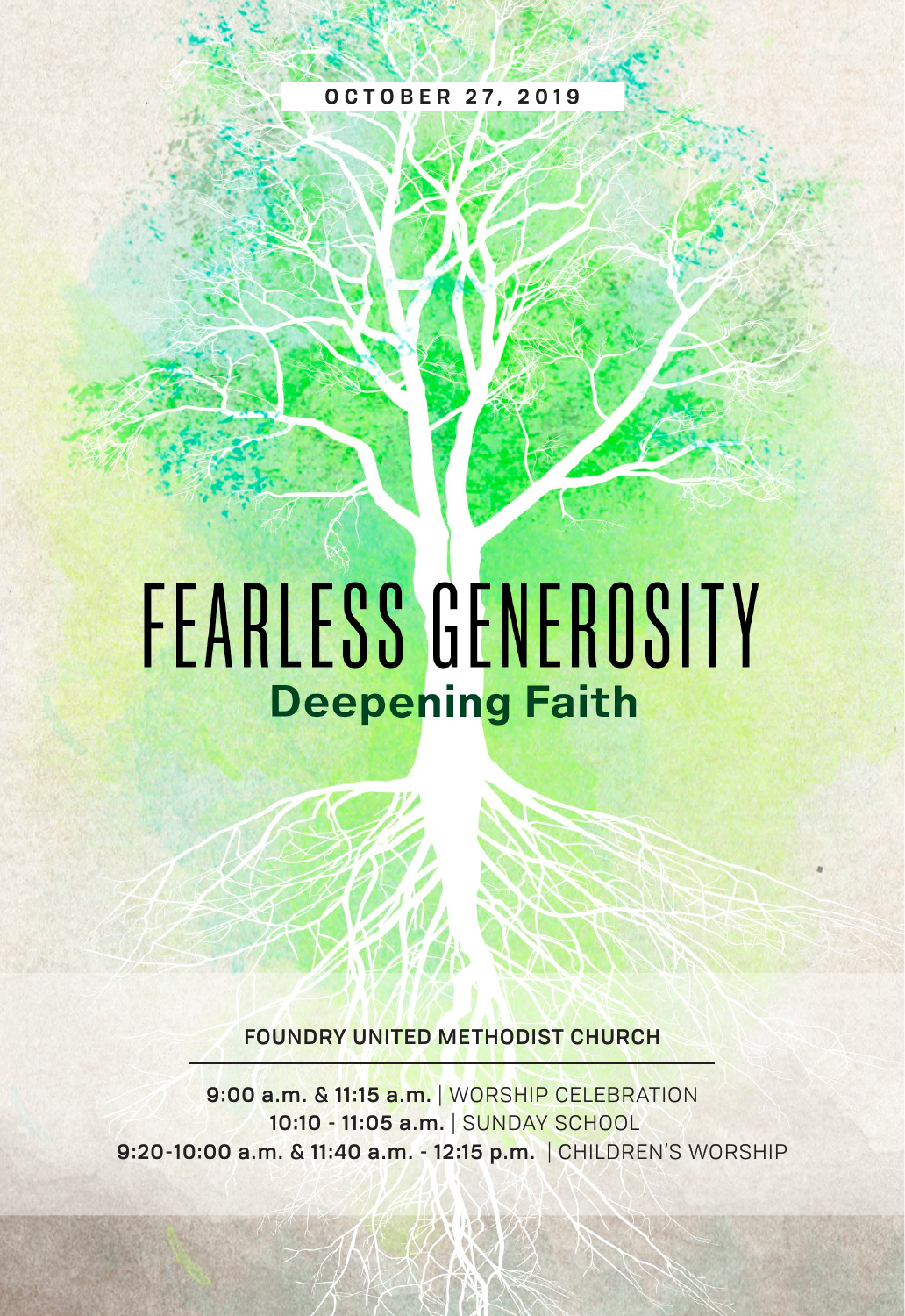Foundry Church has been serving downtown Washington and the wider world since 1814. Foundry is a Reconciling Congregation, affirming the call of the gospel of Jesus Christ to be in ministry with all people of all races, gender identities, sexualities, ages, immigration status, and physical conditions. We are all on a spiritual journey and we want you to feel welcome here. Please join us for refreshments in Community Commons after the worship service and visit our welcome desk for more information about our faith community.

#### REFERENCES TO GOD

References to God in traditional prayers and hymns may sometimes be gender-specific. As we pray and sing together, you are invited to substitute terms that reflect your understanding of the full inclusiveness of the spirit of God. You are also invited to sing hymns and speak parts of the services, such as the Lord's Prayer, in your native tongue.

#### FAMILIES WITH CHILDREN

We welcome children to remain with their families during worship. Additionally, child care is available from 8:45 a.m. - 12:30 p.m. in the Child Care Center for infants through 2-year-olds. Children from age 3 through 5th grade are invited to participate in Children's Worship offered at both Sunday morning services and starting shortly before the sermon.

### SUNDAY SCHOOL IS DROP-IN FRIENDLY

Please check the Today at Foundrypage for adult and children's classes.

### **ACCESSIBILITY**

Large-print bulletins and United Methodist hymnals are available. Please check with an usher for these materials. Hearing assistance devices are found at the sound desk in the sanctuary. Sign language interpretation is provided at the 11:15 a.m. service on the pulpit side of the sanctuary.

### CARE AND PRAYER

If you would like to request prayer, please fill out the prayer request card found in the back of the pews and place it in the offering plate or leave it at the welcome desk located in Community Commons.

r,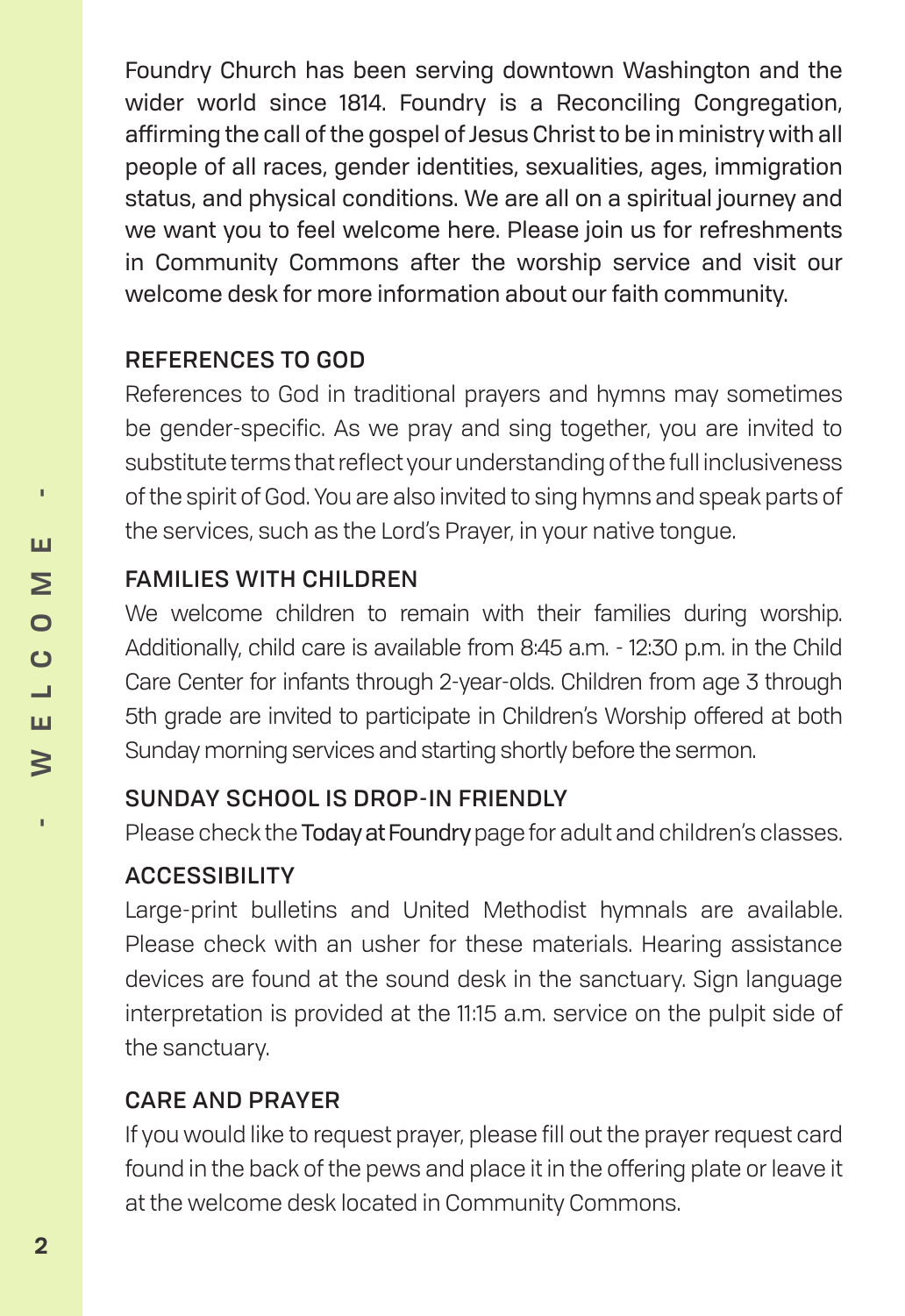#### **" WHAT SPARKS JOY?"**

#### *October Series: "Fearless Generosity"*

What is faith and where does it come from? How can we get more of it? Through this series in which we reflect on the spiritual practice of generosity, our biblical texts center on questions of faith. There's a connection between generosity and faith and we'll excavate to find it. Join us for this journey and see how simple shifts in thinking and practice just might help you overcome some fear and, in the process, deepen your faith.

 $-$ **STAFF** $-$ 

| Ministers: Every member of the congregation                                |                                                          |                                |  |
|----------------------------------------------------------------------------|----------------------------------------------------------|--------------------------------|--|
| GINGER E. GAINES-CIRELLI                                                   |                                                          | SENIOR PASTOR                  |  |
| ASSOCIATE PASTOR / DIRECTOR OF DISCIPLESHIP<br>WILL GREEN                  |                                                          |                                |  |
| KFI I Y GRIMES                                                             | ASSOCIATE PASTOR/DIRECTOR OF HOSPITALITY AND             |                                |  |
|                                                                            |                                                          | CONGREGATIONAL CARE            |  |
| <b>BEN ROBERTS</b>                                                         | ASSOCIATE PASTOR / DIRECTOR OF SOCIAL JUSTICE MINISTRIES |                                |  |
| <b>LANI WILL BANKS</b>                                                     |                                                          | <b>BUSINESS ADMINISTRATOR</b>  |  |
| STANI FY THURSTON                                                          |                                                          | DIRECTOR OF MUSIC MINISTRIES   |  |
| <b>WHITNFY KINSFY</b>                                                      |                                                          | DIRECTOR OF FAMILY MINISTRIES  |  |
| <b>JULIE HANSEN</b>                                                        |                                                          | DIRECTOR OF FINANCIAL SERVICES |  |
| <b>JASPER TRAVIS</b>                                                       | OFFICE MANAGER                                           |                                |  |
| <b>TRACY PFARYFR</b>                                                       |                                                          | <b>FINANCE ASSISTANT</b>       |  |
| <b>DAN CAMPOLIETA</b>                                                      |                                                          | MUSIC ASSOCIATE                |  |
| <b>PHII CARNEY</b>                                                         | <b>HOSPITAL ITY ASSISTANT</b>                            |                                |  |
| ALICE CHANG                                                                |                                                          | WEDDING COORDINATOR            |  |
| <b>JACKIE WRIGHT-MARTIN</b>                                                |                                                          | SOCIAL JUSTICE ASSISTANT       |  |
| ROSA VEGA                                                                  |                                                          | <b>HOSPITALITY HOST</b>        |  |
| BRYAN VII LARROFI                                                          |                                                          | <b>HOSPITALITY ASSISTANT</b>   |  |
| SEKETHIA FARROW, MICHELE' WRIGHT, MATHILDE EYENGA EBOGO<br>CHILDCARE STAFF |                                                          |                                |  |
| ERIC LEE, LEE KATHENES, JUJUAN DYE                                         |                                                          | SOUND TECHNICIANS              |  |
| <b>FRIN RIDGE</b><br>MUSIC DEPARTMENT INTERN                               |                                                          |                                |  |
| SHANNON GHAMGHAMI                                                          |                                                          | <b>FXFCUTIVE ASSISTANT</b>     |  |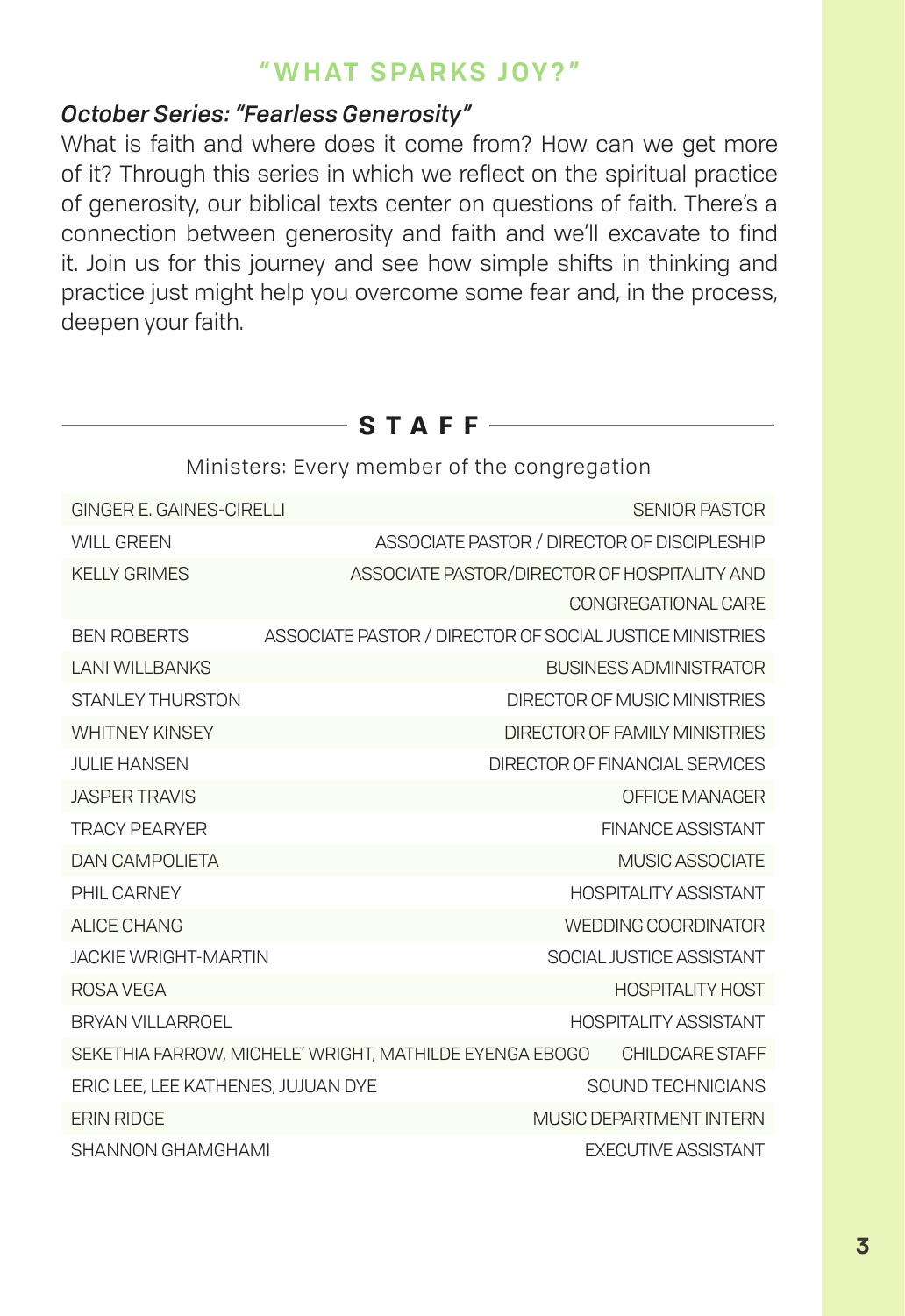#### 9:00 a.m. WORSHIP CELEBRATION

Please pick up a copy of the African American Heritage Hymnal from an usher or a greeter as you enter the sanctuary.

#### Welcome **Ginger Gaines-Cirelli**

### +Peace Greeting

We invite you to share signs of peace, welcome, and reconciliation with those around you.

### +Gathering Music AAHH #566 *ARR. EVELYN SIMPSON CURENTON* WOKE UP THIS MORNIN'

#### **Parish Announcements Will Green**

*Copies of announcements and prayer requests are available at the welcome desk.*

**Stewardship Witness** Shelley Jessee & Bill McLeod

Children's Message **Ben Roberts** Ben Roberts

Sung Response AAHH #538 *MARGARET PLEASANT DOUROUX*

ONE MORE DAY

#### Sacrament of Holy Baptism **Pastoral Team**

Ethan Scott Sheely son of Katie Greene and Jeff Sheely

One Voice: Do you, as Christ's body, the Church, reaffirm both your rejection of sin and your commitment to Christ?

#### Many Voices: We do.

One Voice: Will you nurture one another in the Christian faith and life, and include Ethan, now before you, in your care?

Many Voices: With God's help we will proclaim the good news and live according to the example of Christ. We will surround Ethan with a community of love and forgiveness, that he may grow in his trust of God, and be found faithful in his service to others. We will pray for him, that he may be a true disciple who walks in the way that leads to life.

#### Sung Baptismal Response TFWS #2249 *STANLEY FARR*

#### GOD CLAIMS YOU

"Ethan, Ethan," God claims you, God helps you, protects you, and loves you too. We this day do all agree a child of God you'll always be.

"Ethan, Ethan," God claims you, God helps you, protects you, and loves you too.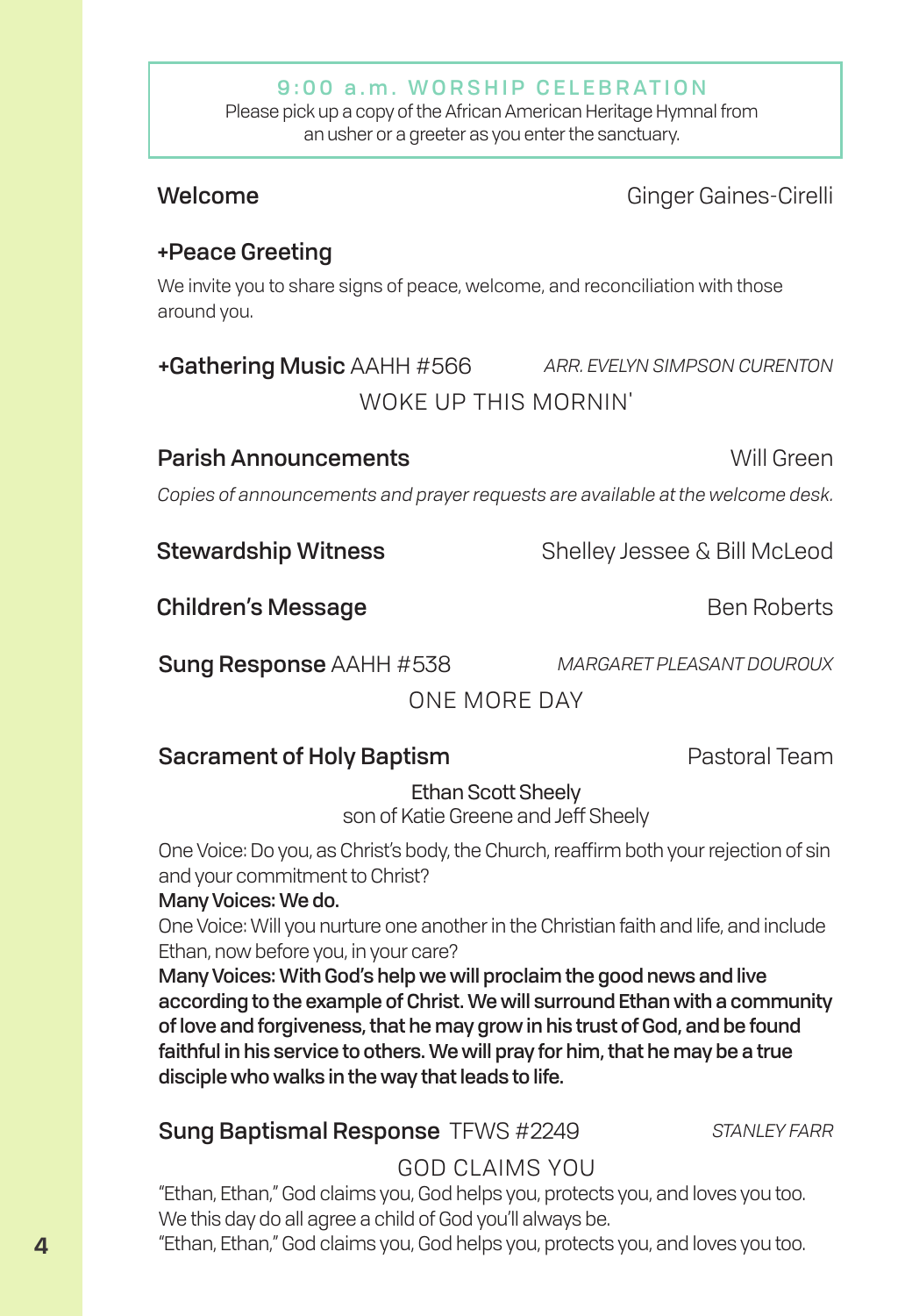#### Scripture Reading **Scripture Reading John Darnell**

2 TIMOTHY 4:6-8 One Voice: Receive what the Spirit is saying. Many Voices: Thanks be to God. *Children age 3 through 5th grade are invited to join Children's Worship.*

#### Choral Praise *KEITH HAMPTON*

MY GOD IS AN AWESOME GOD

Sermon Ginger Gaines-Cirelli

#### WHAT SPARKS JOY?

#### Consecrating Our Gifts

AAHH #581 "MY SOUL LOVES JESUS" *CHARLES MASON*

AAHH #590 "WE'RE MARCHING TO ZION" *ROBERT LOWRY*

+Hymn AAHH #564 *SOUTH AFRICAN*

THUMA MINA

+Benediction Ginger Gaines-Cirelli

Please return your African American Heritage Hymnal to an usher or greeter in the narthex as you exit. Thank you.

#### Individual Prayer

*Members of the Foundry Prayer Ministry Team are available after services at the front of the sanctuary for one-on-one prayer.*

#### +Rise, as you are able.

Hearing assistance devices can be found at the sound desk in the sanctuary.

UMH — United Methodist Hymnal (Red) | TFWS — The Faith We Sing (Black)

AAHH - African American Heritage Hymnal (pick up from an usher or greeter when you enter the sanctuary)

Services may be photographed, recorded/live-streamed at any given time. Presence during these services gives permission for audio and/or images of individuals to be used. To opt out, the areas located in the rear under the balcony will not be recorded.

CCLI License #2668115 (Church Copyright License)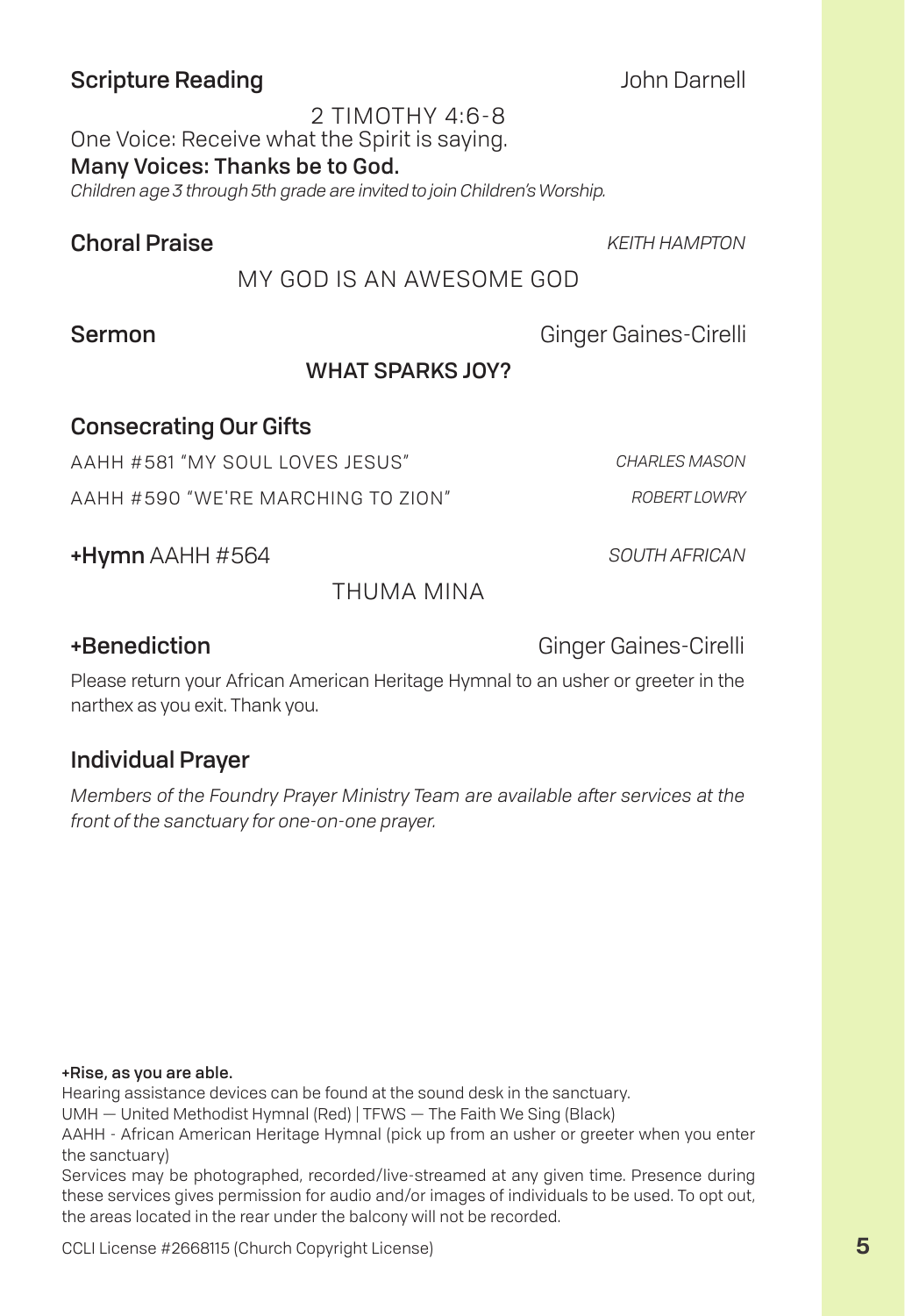#### 11:15 a.m. WORSHIP CELEBRATION

Welcome **Ginger Gaines-Cirelli** 

+Processional UMH #152 *ARR. RALPH VAUGHAN WILLIAMS*

I SING THE ALMIGHTY POWER OF GOD

#### +Call to Worship Newsletter According to More that the Kelly Grimes

We meet in different buildings; in different towns. We speak different languages and sing different hymns. We wear different clothing and have different gifts and talents. Yet, in our worship, we become one body, one family in Christ. We join together on one journey, the journey to unite with the Risen Christ. We join together with God as God's kin-dom comes and God's will is done. Let us join our hearts as one with each other and one with all those who

worship God this day. Amen.

#### **Parish Announcements Will Green**

*Copies of announcements and prayer requests are available at the welcome desk.*

Children's Message **Ben Roberts** Ben Roberts Call to Prayer UMH #508 *V. EARLE COPES* FAITH, WHILE TREES ARE STILL IN BLOSSOM Verses 1, 2 & 5 **Congregational Prayer Entitled State Congregational Prayer** Stewardship Witness Shelley Jessee & Bill McLeod **Scripture Reading Community Community Community Community Community Community Community Community Community Community Community Community Community Community Community Community Community Community Community Community Com** 2 TIMOTHY 4:6-8 +Gospel Reading Matthew Hansen LUKE 18:9-14 +Response UMH #507 *ANDRAE CROUCH* THROUGH IT ALL

One Voice: Receive what the Spirit is saying. Many Voices: Thanks be to God. *Children age 3 through 5th grade are invited to join Children's Worship.*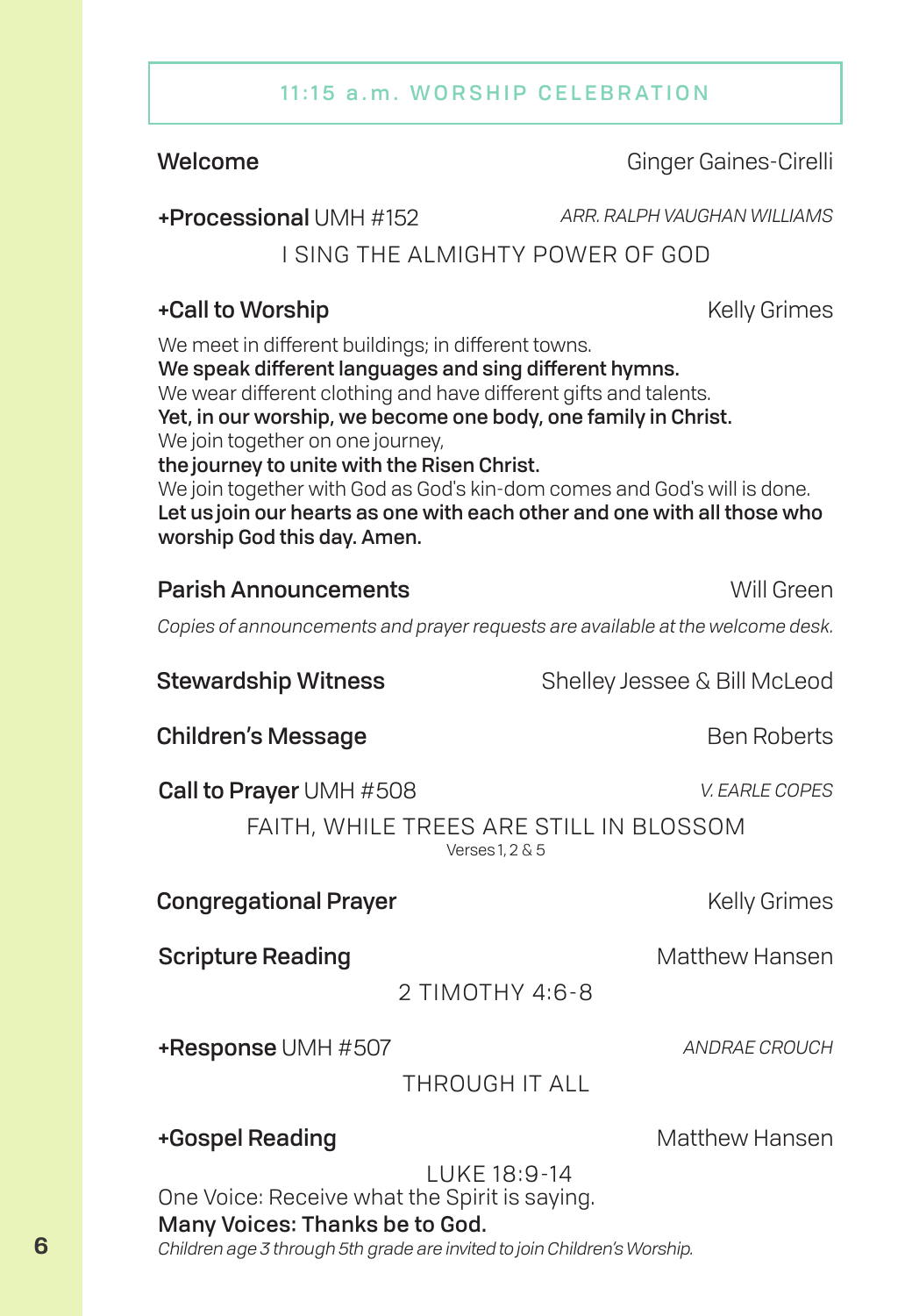Anthem *ARR. MACK WILBERG*

#### LOVE DIVINE ALL LOVES EXCELLING

Sermon Ginger Gaines-Cirelli

#### WHAT SPARKS JOY?

#### Consecrating Our Gifts

THE BLOOD WILL NEVER LOSE ITS POWER *Kathleen Borgueta, soprano*

*ANDRAE CROUCH*

GLORY, GLORY, HALLELUJAH *ARR. NOLAN WILLIAMS, JR.*

+Hymn UMH #567 *GEORGE WARREN*

HERALDS OF CHRIST

+Benediction Ginger Gaines-Cirelli

+Recessional

+Postlude

#### Individual Prayer

*Members of the Foundry Prayer Ministry Team are available after services at the front of the sanctuary for one-on-one prayer.*

#### +Rise, as you are able.

Hearing assistance devices can be found at the sound desk in the sanctuary. UMH — United Methodist Hymnal (Red) | TFWS — The Faith We Sing (Black) Services may be photographed, recorded/live-streamed at any given time. Presence during these services gives permission for audio and/or images of individuals to be used. To opt out, the areas located in the rear under the balcony will not be recorded.

CCLI License #2668115 (Church Copyright License)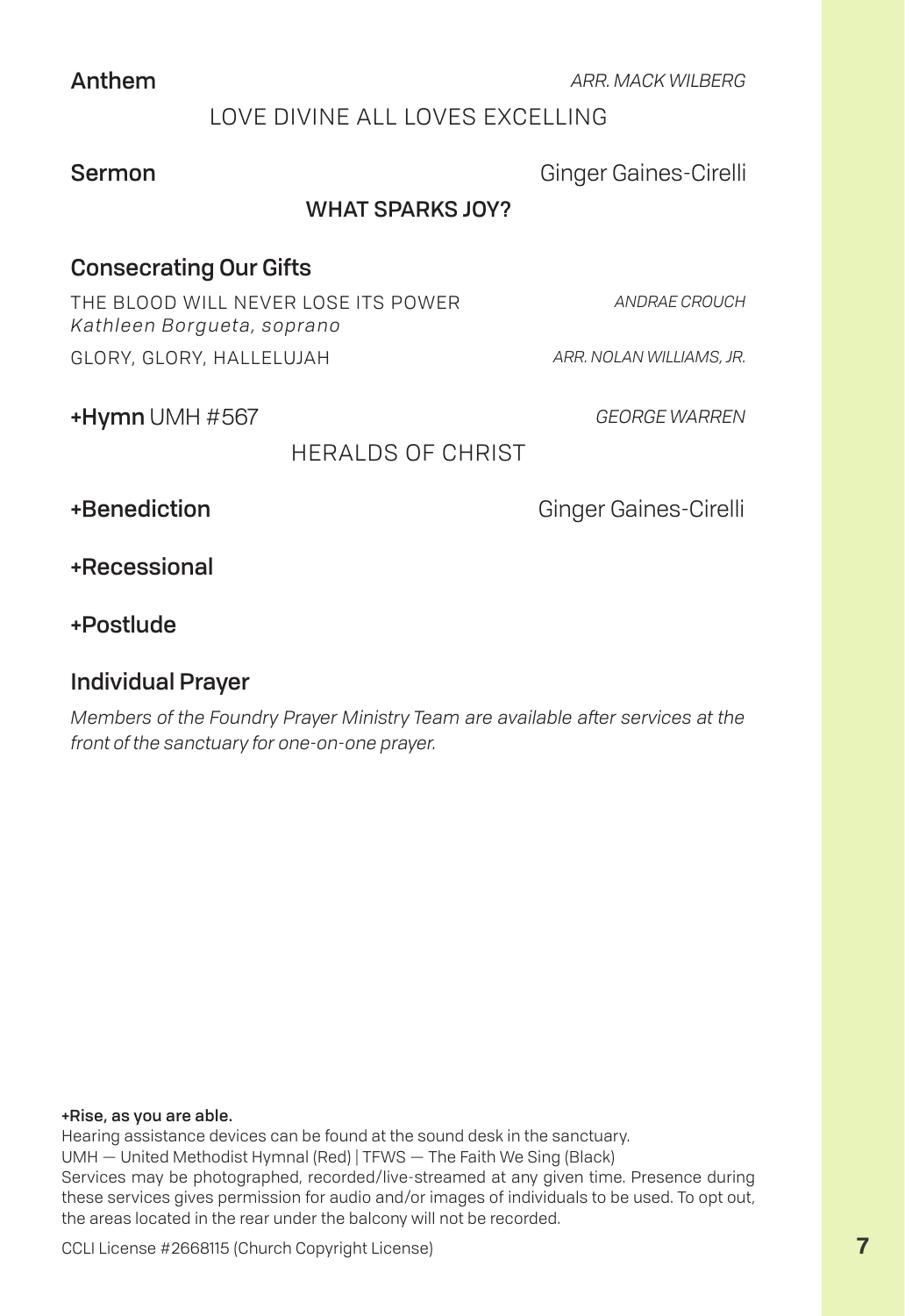#### TODAY AT FOUNDRY UNITED METHODIST CHURCH

### MUSIC

8:15 a.m. Jubalate - Choir Room 10:00 a.m. Chancel Choir - Choir Room

### CHILDREN & YOUTH

All children and youth should be checked in prior to attending their activities. The Family Ministries welcome desk is located outside the Community Commons. Childcare for infants through 2-year-olds is available during all services and during the education hour.

**Children's Worship:** Children from age three through 5th grade are invited to participate in Children's Worship. They will be met by servant leaders at the front left door of the sanctuary shortly before the sermon. 3 and 4 year olds will meet in Room 208 and children in kindergarten through 5th grade will meet in Room 203.

**9:20 - 10:00 a.m.** Kindergarten-5th Grade Children's Worship, Room 203. Age 3 and 4 Children's Worship, Room 208. Children should be picked up from childrens worship after the service.

**10:10 - 11:05 a.m.** Sunday School, see classroom assignments below:

Ages 3/4: Room 207 Ages Kindergarten/Grade 1: Room 206 Grades 2-3: Room 204

Grades 4-5: Room 205 Grades 6-8: Fellowship Hall Stage Grades 9-12: Youth Room

**11:40 a.m. - 12:15 p.m.** Kindergarten-5th Grade Children's Worship, Room 203. Age 3 and 4 Children's Worship, Room 208. Children should be picked up from childrens worship after the service.

**5:00-7:30 p.m.** Youth@Night

### ADULTS

#### **10:10 - 11:05 a.m.**

Disciples Path Membership Class, Room 101

0-2 Parenting Group, Fellowship Hall, "It's just a phase...so don't miss it!" led by Sarah and Adam Martin

Age 3+ Parenting Group, Room 208, The Value of Chores for Kids led by Lane McBride Practicing Spirituality "Discussion of Holy Envy by Barbara Brown Taylor", Room 201, led by Ella Cleveland and Anne Ledyard

T.S. Eliot's Four Quartets: A Study, Room B2

#### **12:30-1:30 p.m.**

Leaning In, a Discussion with L'Enfance Du Christ Artistic Director Timothy Nelson, Room 202

Safe Sanctuary Training, Conference Room 101, led by Whitney Kinsey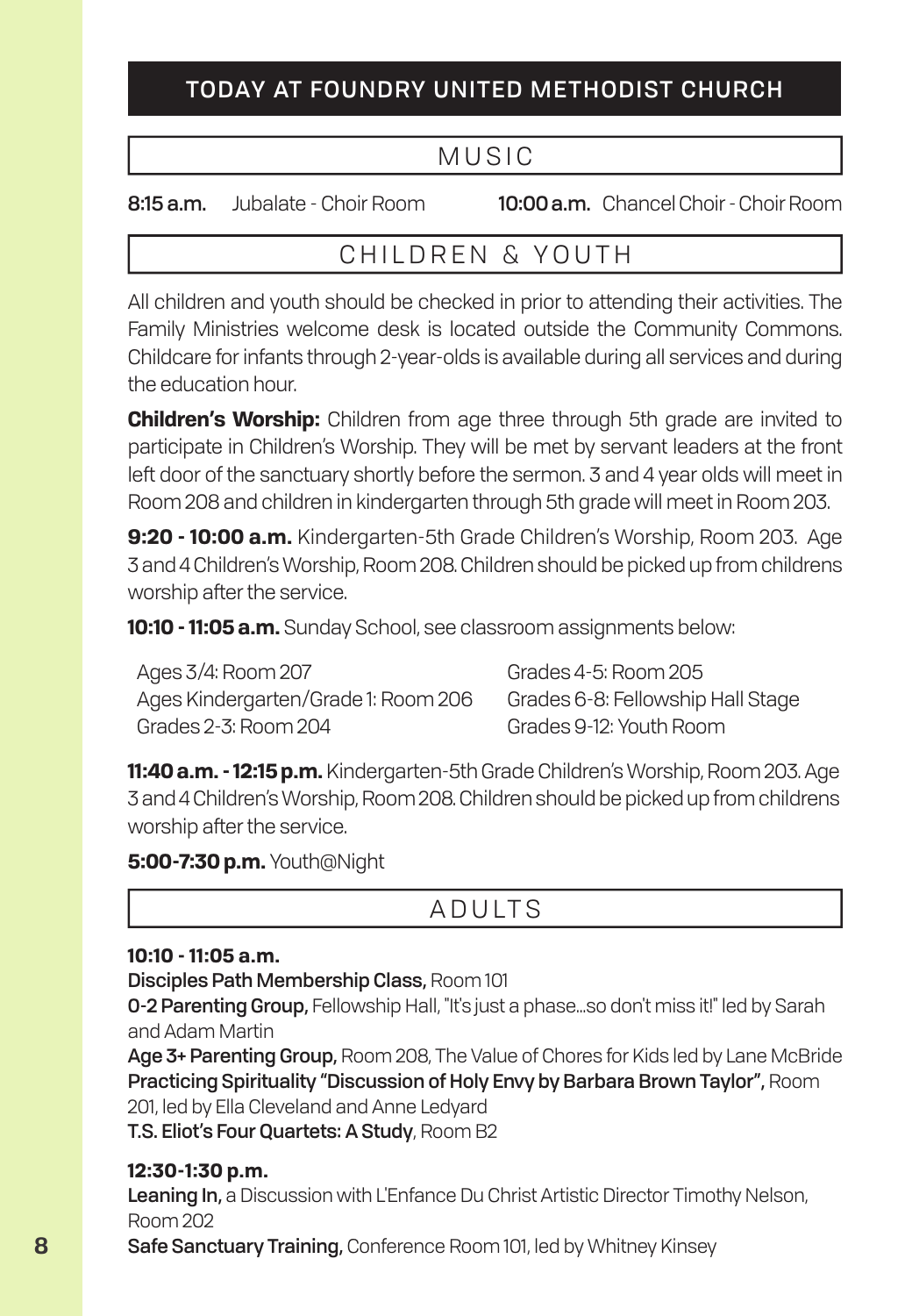#### STEWARDSHIP CAMPAIGN

#### **Fearless Generosity: Deepening Faith**

Today marks the end of this year's stewardship campaign, "Fearless Generosity: Deepening Faith." We invite you to prayerfully consider what you will be able to give in 2020 and submit an Estimate of Giving card today. Estimates of giving allow Foundry to create a budget for the coming year that keeps the vital mission and ministries of Foundry flowing out to our city, our nation, and the world. Estimates do not roll over from year-to-year. Even if you have provided an estimate in past years or have active recurring gifts, we ask you to submit an estimate of giving in order to be counted in the campaign total for the coming year. Thank you to those who have already submitted their estimates and have us well on our way to meeting our \$1.9 million goal!

#### DISCIPLESHIP MINISTRIES

Foundry's Discipleship Ministries invites you to register today for one or more of our Fall learning opportunities. And guess what? Even if you don't register you're welcome! All of our classes are drop-in friendly.

**Study on T.S. Eliot's Four Quartets,** Starts today and runs through November 17 at 10:10a m. in Room B2

Learn more by picking up a copy of our Fall Program Guide today following worship or visit bit.ly/foundrylearns for more information.

### HOSPITALITY AND CONGREGATIONAL CARE MINISTRIES

#### **We need Greeters and Ushers!**

This is a great way to get to know your Foundry community and offer hospitality. For more information on this rewarding ministry, contact kgrimes@foundryumc.org.

#### MUSIC MINISTRIES

**All Saints Sunday,** November 3, 2019 9:00 a.m. and 11:15 a.m.

Our next Special Music Sunday will take place next Sunday with a presentation of the Brahms Requiem, Ein deutsches Requiem featuring Foundry Choirs, Soloists, Organ, and Orchestra.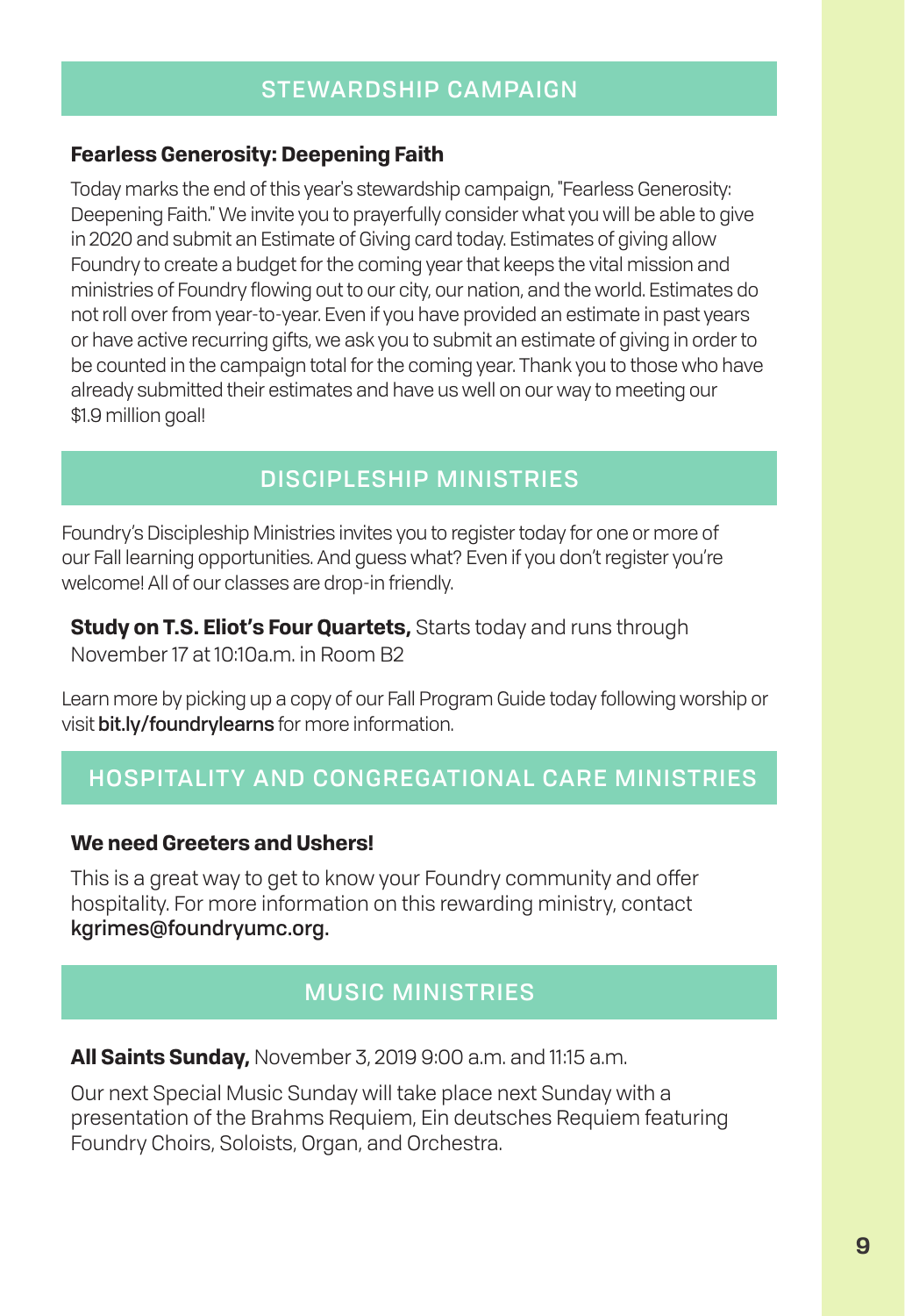#### **Thompson Elementary Volunteering Information,** Sunday November 3

Join the Sacred Resistance team in the Community Commons with information about a new volunteer opportunity. Come learn about being a mentor or volunteer reader for the students at Thompson Elementary, one of our local public schools.

#### **Washington Interfaith Network Field Day,** Saturday, November 2,

10:00a.m.-1:00p.m.

Come meet our friends from Metropolitan AME as we knock on doors in Ward 2 to build priorities ahead of council elections in 2020. We will meet at Metropolitan AME, 1518 M St NW, Washington, DC 20005.

#### **Items for clothing closet needed!**

Cooler weather is coming and we are in need of the following items in the clothing closet: Fall outerwear for men & women, men's casual pants and shoes, men's T-shirts and sweaters size L and larger, men's belts, sweatshirts and hoodies, travel size soap, tote bags, duffel bags, backpacks, small roller bags and reader eye glasses. Thank you!

#### **Daylight Saving Time is Next Sunday!**

November 3rd marks the end of Daylight Saving Time. Make sure to move your clocks back the night before!

**WAYS TO GIVE**









ONLINE CHECK CASH WELCOME DESK KIOSK

WWW.FOUNDRYUMC.ORG/GIVE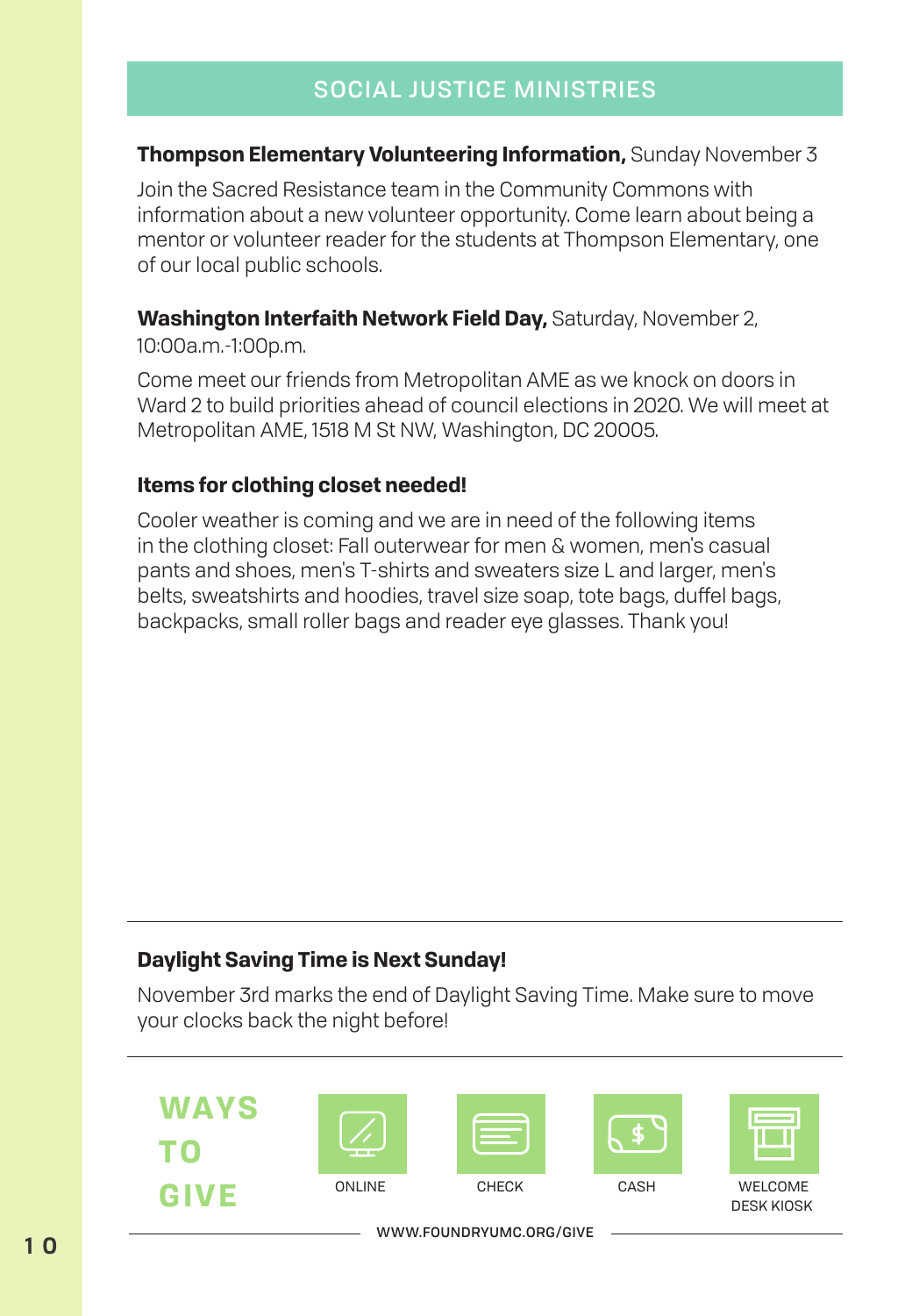

#### **What is L'Enfance Du Christ?**

The Childhood of Christ is a collaboration between Foundry's Music, Discipleship, and Social Justice Ministries with IN Series, a DC based opera-theater company focused on works promoting social justice and community betterment. This music and theater project invites the entire community to participate in diverse ways in the process of creating and performing an oratorio focused on immigration, migration, and hospitality – exploring the nexus of faith, art, and justice in an interactive and immersive experience. There are many ways that you can participate, on and off the stage, and we invite you to take part in the following opportunities.

#### **LEANING IN: L'ENFANCE DU CHRIST LED BY INSERIES DIRECTORS AND COLLABORATORS**

#### **Leaning In Session 1,** Today at 12:30p.m. in Room 202 IN Series Artistic Director Timothy Nelson leads a conversation about the history of Berlioz's L'ENFANCE DU CHRIST, its sources, why it is of spiritual and artistic consequence, what it has to say about human migration and being a welcoming presence in the lives of migrants, and what makes this immersive collaborative presentation of it so meaningful.

#### **Leaning In Session 2,** November 3 at 12:30p.m.

This learning experience explores the meeting place of faith and art, looking at how the two have joined throughout history, how the act of making art can be a spiritual practice, and how mystical and cathartic revelation can be led by an artistic experience beyond language.

#### **Leaning In Session 3,** November 10 at 12:30p.m.

This learning experience looks at how the making of art is inherently a political act, and how its spiritual core makes it a powerful force for enacting social change. The conversation will look at historic examples of art being central to the journey towards greater justice, and explore ways we might engage art as a key tool in seeking radical hospitality.

#### **Leaning In Session 4,** November 17 at 12:30p.m.

This final session asks participants to learn with their senses and not with their minds. Through making and experiencing diverse collaborative art forms, the session invites a hands-on creative, spiritual, and meditative experience.